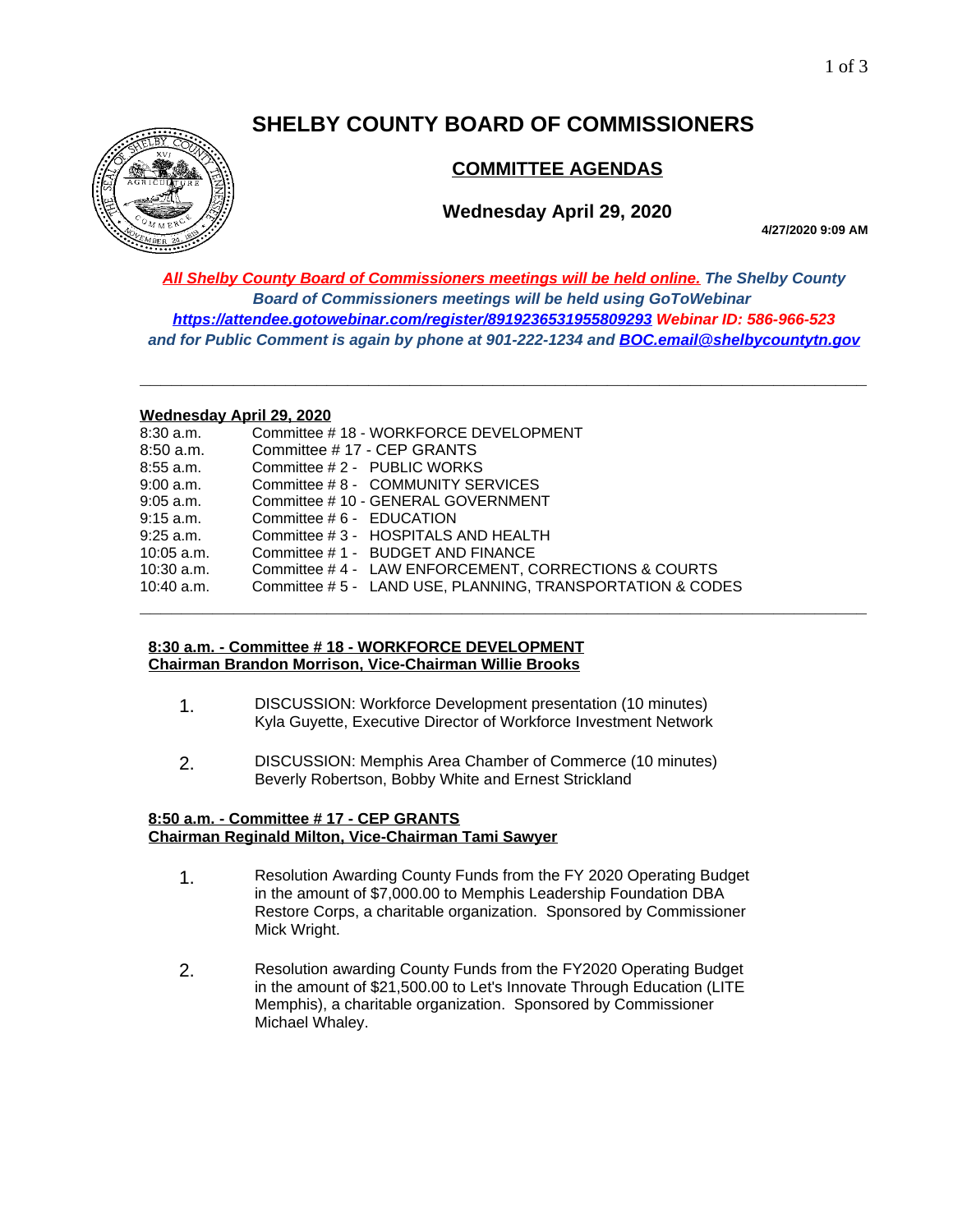## **8:55 a.m. - Committee # 2 - PUBLIC WORKS Chairman David Bradford, Vice-Chairman Mickell Lowery**

1. Resolution approving the Second Amendment to Lease Agreement between the Memphis and Shelby County Port Commission and Jet Infrastructure IA (Memphis), LLC, as approved by the Board of Commissioners of the Memphis and Shelby County Port Commission on October 19, 2019. Sponsored by Commissioner David Bradford.

## **9:00 a.m. - Committee # 8 - COMMUNITY SERVICES Chairman Tami Sawyer, Vice-Chairman Reginald Milton**

1. Resolution approving a service contract with Metropolitan Inter-Faith Association (MIFA) in the amount of \$113,204.00, for April 1, 2020 through June 30, 2020 with the option to renew for two (2) additional one-year periods beginning July 1st through June 30th for the provision of providing congregate and home delivered meal services during the Coronavirus-19 pandemic. This item requires the expenditure of FY2020 Federal Grant funds in the amount not to exceed \$339,613.00. Sponsored by Commissioner Tami Sawyer.

## **9:05 a.m. - Committee # 10 - GENERAL GOVERNMENT Chairman Mark Billingsley, Vice-Chairman Eddie Jones**

- 1. Resolution approving the Election of Notaries Public for appointment and/or reappointment for Shelby County, Tennessee. Sponsored by Commissioner Mark Billingsley.
- 2. Resolution approving the Shelby County Government Compensation Policy for Fiscal Year 2021. Sponsored by Commissioner Mark Billingsley.
- 3. DISCUSSION: Voting Machines Purchase (10 minutes)

#### **9:15 a.m. - Committee # 6 - EDUCATION Chairman Michael Whaley, Vice-Chairman Brandon Morrison**

1. DISCUSSION: First8 quarterly report (10 minutes) LeAmber Hill, Compliance Manager

## **9:25 a.m. - Committee # 3 - HOSPITALS & HEALTH Chairman Van Turner, Vice-Chairman Mick Wright**

1. Update COVID-19 Pandemic in Shelby County, TN (30 minutes) Dr. Alisa Haushalter, Shelby County Health Department Division Director

## **10:05 a.m. - Committee # 1 - BUDGET AND FINANCE Chairman Eddie Jones, Vice-Chairman Edmund Ford**

1. ORDINANCE - SECOND READING - Ordinance fixing the Tax Rate for Shelby County at \$4.05 for the Tax Year 2020. Sponsored by Commissioner Eddie S. Jones, Jr.